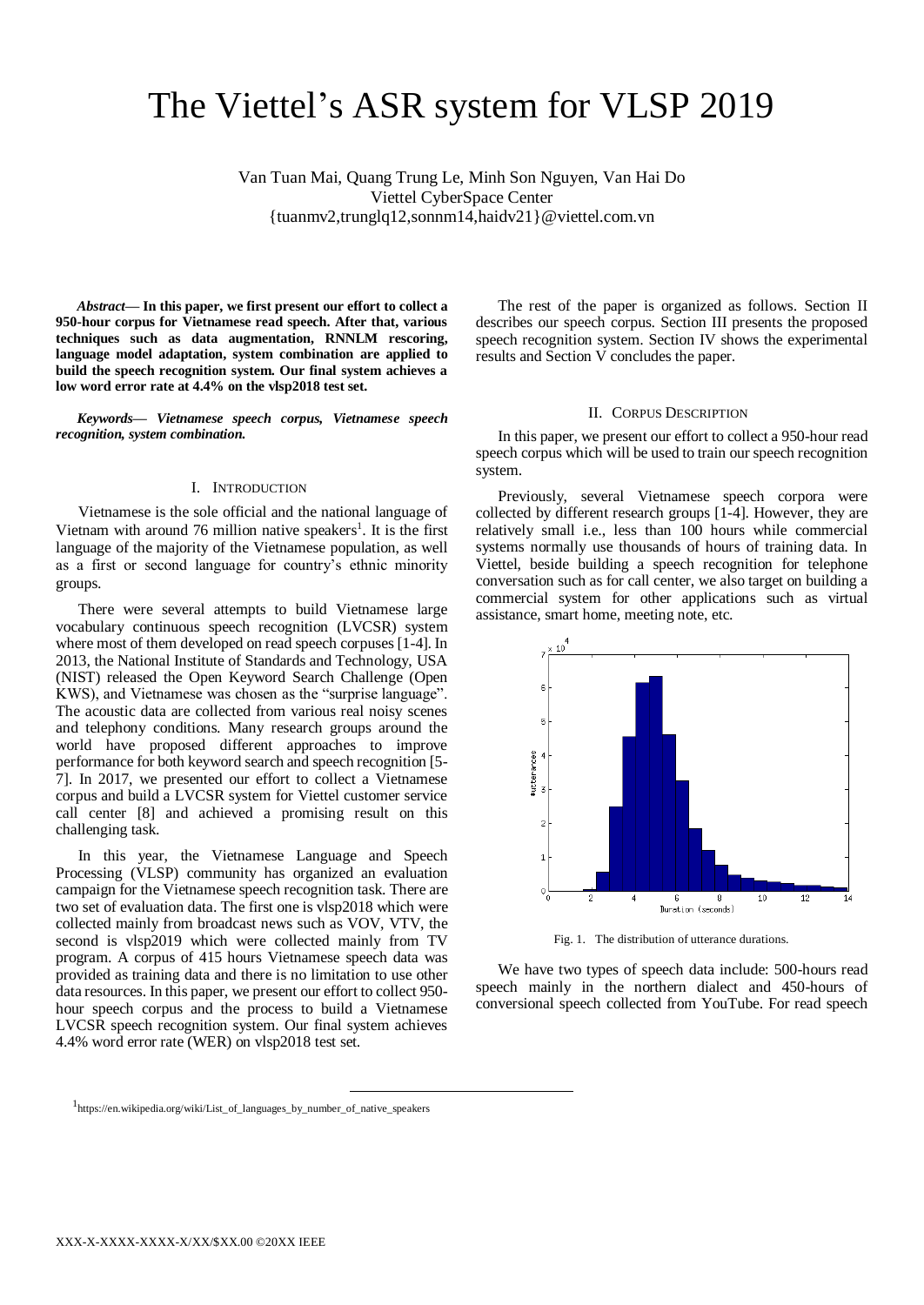

Figure 2. The proposed speech recognition system.

dataset, we first collect text from online newspapers and Wikipedia. After cleaning, sentence segmentation is applied and text is then sent to speakers sentence by sentence for speaking and recording. We create a friendly user interface website to help speakers and reviewers to be able to record and supervise easily. For conversional speech, we downloaded video from YouTube, after being extracted, audio wasthen segmented by a ASR based VAD model, then each utterance was uploaded to website for transcribers to type manually its content

The corpus is sampled with a sampling rate of 16kHz and a resolution of 16 bits/sample. In the corpus, there are 608102 utterances. To improve the corpus quality, each utterance is reviewed by a least one reviewer to warranty speech with good quality and the transcript and speech content are matched.

 Figure 1 shows the distribution of utterance durations. The range of duration is from 2 to 14 seconds with the average duration of each utterance is 5.3 seconds.

# III. THE PROPOSED SYSTEM

Our target is to build a speech recognition system which is robust to different recording environments. To achieve to this goal, training data are first augmented by adding various types of noise. Feature extraction is then applied to use for the acoustic model. For decoding, acoustic model is used together with syllable-based language model and pronunciation dictionary. After decoding, recognition output is rescored using RNN language model. The output generated by individual subsystems are combined to achieve further improvement. The recognition output is then used to select relevant text from the text corpus to adapt the language model. The decoding process is then repeated for the second time. In the next subsections, the detailed description of each module is presented.

# *A. Data Augmentation*

To build a reasonable acoustic model, thousands hours of audio recorded in different environments are needed. However, to achieve transcribed audio data is very costly. To overcome this, many techniques have been proposed such as semisupervised training [9], phone mapping [10], exemplar-based model [11], mismatched crowdsourcing [12]. In this paper, we use a simple approach to simulate data in different noisy environments. Specifically, we collect some popular noise types

such as office noise, street noise, car noise, etc. After that noise is added to the clean speech of the original speech corpus with different level to simulate noisy speech. With this approach, we can easily increase the data quantity to avoid over-fitting and improve the robustness of the model against different test conditions.

## *B. Feature Extraction*

We use Mel-frequency cepstral coefficients (MFCCs) [13], without cepstral truncation are used as input feature i.e., 40 MFCCs are computed at each time step which is similar setup in [14]. Since Vietnamese is a tonal language, pitch feature is used to augment MFCC.

We also use  $MFCC + online-pitch$  feature for the second acoustic model

### *C. Acoustic Model*

We use time delay neural network (TDNN) and bidirectional long-short term memory (BLSTM) with lattice-free maximum mutual information (LF-MMI) criterion [16] as the acoustic model.

# *D. Pronunciation Dictionary*

Vietnamese is a monosyllabic tonal language. Each Vietnamese syllable can be considered as a combination of initial, final and tone components. Therefore, the pronunciation dictionary (lexicon) needs to be modelled with tones. As in [17], we use 47 basic phonemes. Tonal marks are integrated into the last phoneme of syllable to build the pronunciation dictionary for 6k popular Vietnamese syllables.

 In order to build the dictionary for foreign, we select 5k popular foreign words from web newspapers. These words are then manually pronounced in the Vietnamese pronunciation. As a result, the total number of words in our lexicon is about 11k words. This lexicon is used for training as well as decoding.

## *E. Language Model*

A syllable-based language model is built from 900MB web text collected from online newspapers. 4-gram language model with Kneser-Ney smoothing is used after exploring different configuration.

To get further improvement, after decoding, recurrent neural network language model (RNNLM) is used to rescore decoding lattices with a 4-gram approximation as described in [18].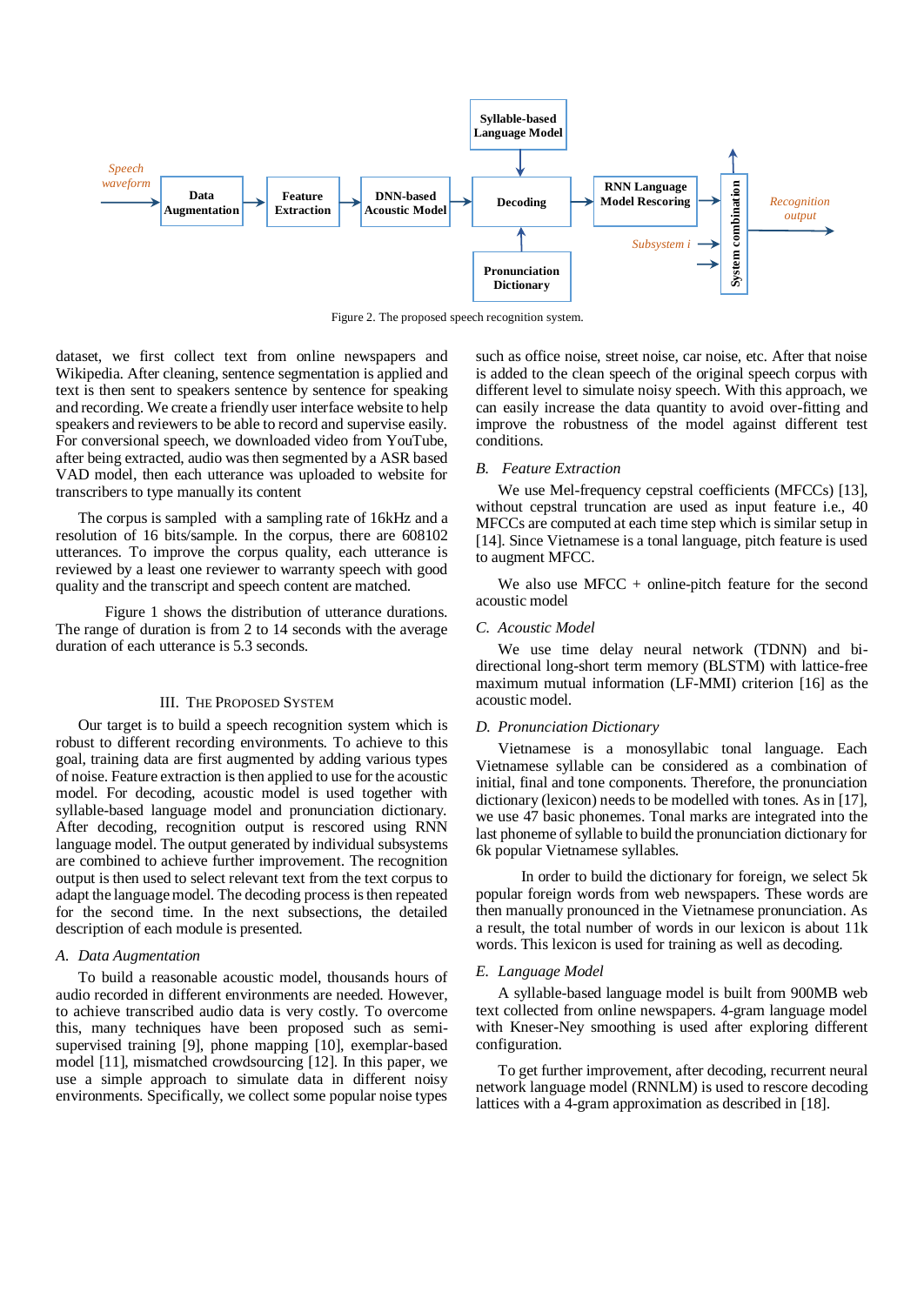# *F. System Combination*

As described above, we have two subsystems i.e., the first subsystem uses  $MFCC + Pich$  feature while the second system uses MFCC + online-pitch feature. The combination of information from different ASR subsystems generally improves speech recognition accuracy. The reason for this advantage is explained by the fact that different subsystems often provide different errors. In this paper, we examine the combination of our two subsystems using the minimum Bayes risk (MBR) decoding method described in [19], which we view as a systematic way to perform confusion network combination (CNC) [20].

### IV. EXPERIMENTS

To evaluate our system performance, vlsp2018 were selected as test set. This test set include 796 utterances with the total duration of 2-hours

#### *A. Data Augmentation*

We first examine the effect of data augmentation to the system performance. In this case MFCC feature is used. As shown in Table I, by applying data augmentation brings a big improvement. When the original training data are used only i.e., without data augmentation, the system is only trained with clean speech while test set is noisy. Hence, the model cannot recognize efficiently. By applying data augmentation, the original training data is multiplied by 11 times by adding various types of noise. Obviously, this makes model more robust with noise conditions and hence we achieve a low WER at 10.3%.

TABLE I. EFFECT OF DATA AUGMENTATION TO SYSTEM PERFORMANCE.

| Data augmentation | <b>Word Error Rate</b> |
|-------------------|------------------------|
|                   | $\%$                   |
| N٥                |                        |
| Yes               |                        |

## *B. RNNLM Rescoring*

As shown in Table II, by applying RNNLM rescoring technique, we can achieve 1% improvement.

TABLE II. EFFECT OF RNNLM RESCORING TO SYSTEM PERFORMANCE.

| <b>RNNLM</b> Rescoring | Word Error Rate (%) |
|------------------------|---------------------|
| N٥                     | 5.8                 |
| Yes                    | 4.8                 |

#### *C. System Combination*

The systems in the previous subsections are trained using MFCC feature. In this subsection, we investigate the effect of using bottleneck feature and its usefulness in system combination.

As shown in Table III, the second system does not provide a good performance as the first one. However, it provides complementary information and hence we can gain by combining them.

TABLE III. BOTTLENECK FEATURE AND SYSTEM COMBINATION.

| Subsystem       | Word Error Rate (%) |
|-----------------|---------------------|
| Subsystem 1     | 4. X                |
| Subsystem 2     | 5.0                 |
| Combined system |                     |

#### V. CONCLUSIONS

In this paper, we have described our 950-hour speech corpus. Various techniques such as data augmentation, RNNLM rescoring, language model adaptation, system combination were then applied. Our final system achieves a low word error rate at 6.9% on the noisy test set.

In the future, we will enlarge the speech corpus to cover most of the popular dialects in Vietnamese with different aging ranges as well as enlarge the text corpus to make our system more robust and achieve even better performance.

#### **REFERENCES**

- [1] Thang Tat Vu, Dung Tien Nguyen, Mai Chi Luong, and John-Paul Hosom, "Vietnamese large vocabulary continuous speech recognition," in Proc. *Annual Conference of the International Speech Communication Association (INTERSPEECH)*, 2005, pp. 492–495.
- [2] Quan Vu, Kris Demuynck, and Dirk Van Compernolle, "Vietnamese automatic speech recognition: The flavour approach," in Proc. *the 5th International Conference on Chinese Spoken Language Processing (ISCSLP),* 2006, pp. 464–474.
- [3] Tuan Nguyen and Quan Vu, "Advances in acoustic modeling for Vietnamese LVCSR," in Proc. *International Conference on Asian Language Processing (IALP)*, 2009, pp. 280–284.
- [4] Ngoc Thang Vu and Tanja Schultz, "Vietnamese large vocabulary continuous speech recognition," in Proc. *IEEE Workshop on Automatic Speech Recognition and Understanding (ASRU)*, 2009.
- [5] Nancy F. Chen, Sunil Sivadas, Boon Pang Lim, Hoang Gia Ngo, Haihua Xu, Bin Ma, and Haizhou Li. "Strategies for Vietnamese keyword search," in Proc. *IEEE International Conference on Acoustics, Speech and Signal Processing (ICASSP)*, 2014, pp. 4121-4125.
- [6] Tsakalidis, Stavros, Roger Hsiao, Damianos Karakos, Tim Ng, Shivesh Ranjan, Guruprasad Saikumar, Le Zhang, Long Nguyen, Richard Schwartz, and John Makhoul. "The 2013 BBN Vietnamese telephone speech keyword spotting system," in Proc. *IEEE International Conference on Acoustics, Speech and Signal Processing (ICASSP)*, 2014, pp. 7829- 7833.
- [7] I-Fan Chen, Nancy F. Chen, and Chin-Hui Lee, "A keyword-boosted sMBR criterion to enhance keyword search performance in deep neural network based acoustic modeling," in Proc. *Annual Conference of the International Speech Communication Association (INTERSPEECH)*, 2014.
- [8] Quoc Bao Nguyen, Van Hai Do, Ba Quyen Dam, Minh Hung Le, "Development of a Vietnamese Speech Recognition System for Viettel Call Center," in Proc. *Oriental COCOSDA*, pp. 104-108, 2017.
- [9] Haihua Xu, Hang Su, Eng Siong Chng, and Haizhou Li. "Semi-supervised training for bottle-neck feature based DNN-HMM hybrid systems," in Proc. *Annual Conference of the International Speech Communication Association (INTERSPEECH)*, 2014.
- [10] Van Hai Do, Xiong Xiao, Eng Siong Chng, and Haizhou Li, "Contextdependent phone mapping for LVCSR of under-resourced languages," in Proc. *Annual Conference of the International Speech Communication Association (INTERSPEECH)*, 2013, pp. 500–504.
- [11] Van Hai Do, Xiong Xiao, Eng Siong Chng, and Haizhou Li, "Kernel Density-based Acoustic Model with Cross-lingual Bottleneck Features for